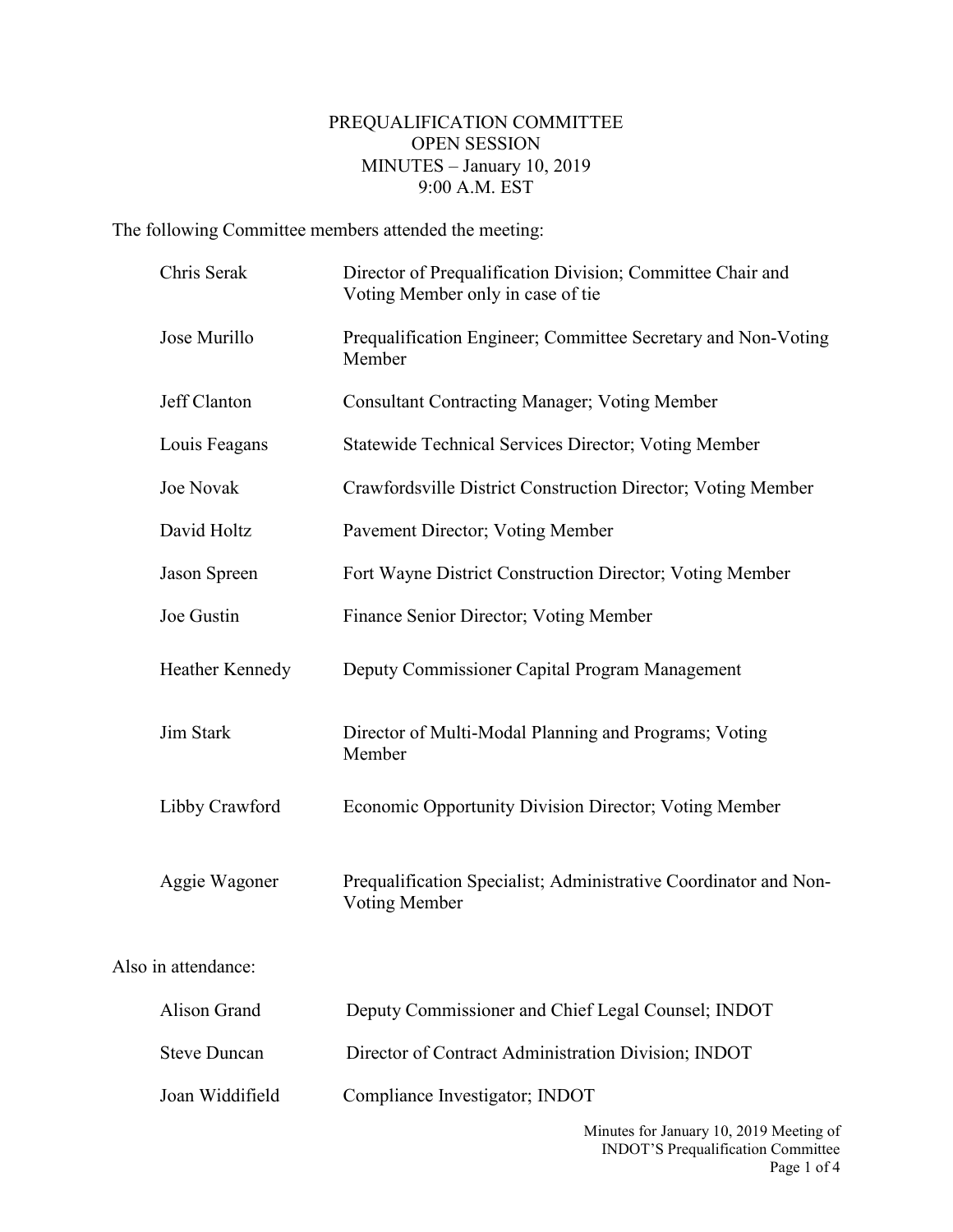| <b>Steve Duncan</b> | Director of Contract Administration Division; INDOT          |
|---------------------|--------------------------------------------------------------|
| Erik Seef           | Area Engineer; INDOT                                         |
| Don Thornton        | Area Engineer; INDOT                                         |
| Linda Jelks         | Attorney; INDOT                                              |
| Roland Fegan        | Deputy Commissioner of Construction; INDOT                   |
| Ben Borcherding     | Transportation Dept Mngr; American Structure Point; ACEC Rep |

The Committee reviewed the following agenda items:

- 1. Call to Order and Welcome
- 2. Adoption of December 6, 2018 meeting minutes
- 3. New Member Introductions
	- a. Elizabeth ("Libby") Kiefner Crawford, JD; Director, Economic Opportunity Division
	- b. Jason Spreen, PE; Fort Wayne Construction Director
- 4. Matter Updates
- 5. Consultant Performance Subcommittee Update
- 6. Contractor Performance Report
- 7. New Business
- 8. Public Comment
- 9. Executive Session
	- a. Strategic Planning
- 10. Adjournment

## PREQUALIFICATION COMMITTEE MEETING OPEN SESSION January 10, 2019

Serak, Committee Chair, called the meeting to order at 9:09 a.m. EST. All Committee members were present. Serak said we will hold off discussing agenda item nine, and he will meet with three members at a time to discuss this topic.

- 1. Call to Order and Welcome
- 2. Adoption of December 6, 2018 meeting minutes.

Serak asked if there were any questions or other changes that needed to be made.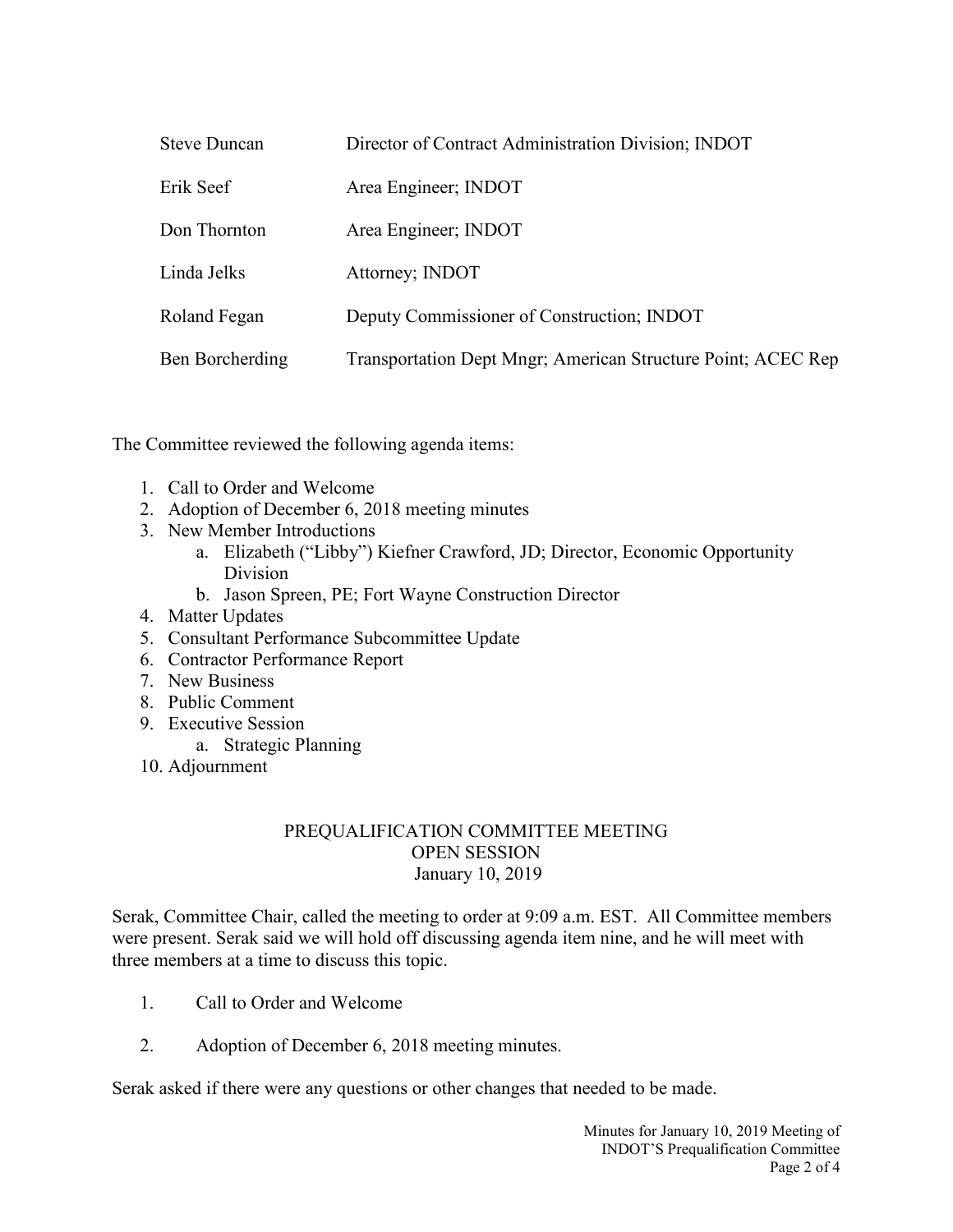The members did not have any questions or additional changes.

Novak moved to adopt the minutes from the December 6, 2018 meeting.

Holtz seconded Novak's motion. All members voted in favor.

3. New Member Introductions

Mr. Serak introduced the two new members of the Prequalification Committee: Elizabeth ("Libby") Kiefner Crawford, Economic Opportunity Division Director and Jason Spreen, Fort Wayne District Construction Director.

4. Matter Updates

A brief overview of pending performance matters provided by Serak and Murillo.

5. Consultant Performance Subcommittee Update

Clanton presented a summary of the recent work carried forward by the Consultant Performance Subcommittee. Three new substandard reports were sent out after the second quarter report was finished on January 1, 2019. Clanton informed the Committee that the subcommittee would meet next on January 18, 2019.

6. Contractor Performance Update

Murillo gave an update on American Contracting. Murillo said they had a very valuable discussion and a road map was made for them to become prequalified again. This plan includes five action items.

7. New Business

There was no new business.

8. Public Comment

Serak asked if there were any comments or questions from the public. There were no comments or questions offered by meeting attendees.

9. Adjournment

The Committee's business having been concluded, Feagans moved to adjourn the meeting and Novak seconded the motion. All members voted in favor of adjourning the meeting.

The meeting adjourned at approximately 9:30am. EST.